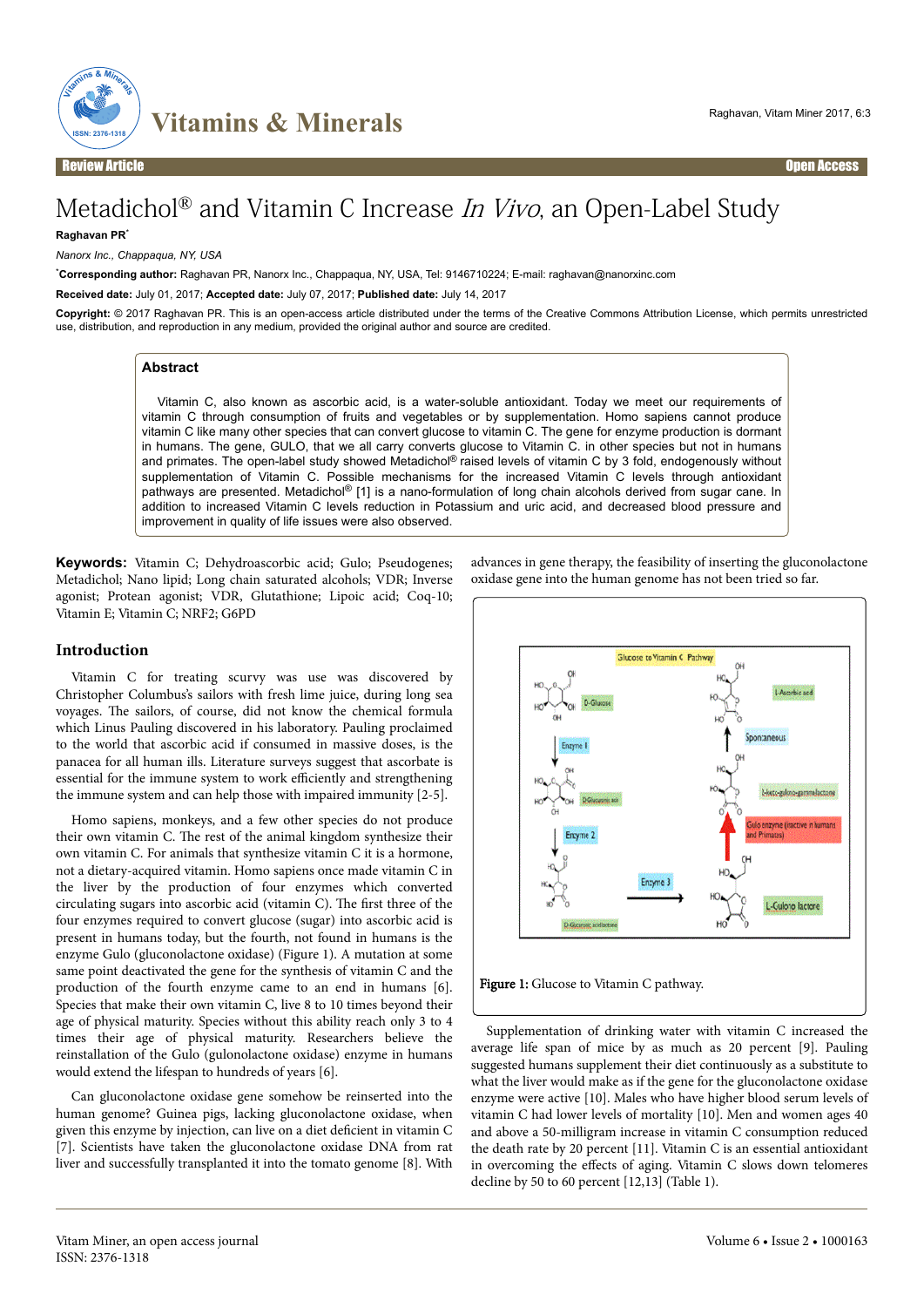| Gender               | Female<br>Age<br>(Years) | <b>Male Age(Years)</b> |
|----------------------|--------------------------|------------------------|
| N                    | 17                       | 14                     |
| Percentage           | 54.85                    | 45.15                  |
| Minimum              | 31                       | 32                     |
| Maximum              | 65                       | 76                     |
| Mean                 | 52                       | 55.4                   |
| <b>Std Deviation</b> | 10.58                    | 11.78                  |
| Height (cm)          |                          |                        |
| Minimum              | 142                      | 150                    |
| Maximum              | 171                      | 177                    |
| Mean                 | 155.76                   | 166                    |
| <b>Std Deviation</b> | 7.24                     | 7.57                   |
| Weight (Kg)          |                          |                        |
| Minimum              | 52.8                     | 59.7                   |
| Maximum              | 87                       | 116.1                  |
| Mean                 | 70.68                    | 75.86                  |
| <b>Std Deviation</b> | 10.16                    | 15.03                  |
| <b>BMI</b>           |                          |                        |
| Minimum              | 22.6                     | 22.9                   |
| Maximum              | 35.3                     | 37.1                   |
| Mean                 | 29.1                     | 27.37                  |
| <b>Std Deviation</b> | 4.12                     | 3.46                   |

Table 1: Gender showing standard deviation results.

Humans who consume 300 milligrams of daily vitamin C appear to reduce the risk of cataracts [13]. A 500-milligram daily dose of vitamin C is seen to reduce blood pressure among hypertensive patients who previously used prescription drugs [14].

A mouse and a 160-pound goat make about 275 and 13000 mg of milligrams of vitamin C per day respectively. This correlates in humans to 2,000-20,000 milligrams per day. Нe recommended dose today is only about 90 milligrams of vitamin C a day for adults, but that' dose is the minimum amount to prevent scurvy and promote general health, but does not achieve optimal health and longevity [15].

To reach Plasma vitamin C concentration of 0.6-1 mg/dl one needs a minimum of 1000 mg per day of Vitamin C. Less than 5% of US population have plasma vitamin C level above the 0.6 mg/dl [16].

A study conducted by NIH investigators states that doses of supplemental vitamin C above 200 milligrams daily are "nearly completely excreted in urine." Furthermore, the concentration of vitamin C in blood plasma never exceeds much more than 0.6-1.3 mg/dl regardless of the of vitamin C consumed [17].

Two thousand milligrams of oral vitamin C produced 1.3 mg/dl in plasma levels [18]. All the work reported so far deal with oral consumption of Vitamin C, but increasing levels endogenously without supplementation of vitamin C is rare. A recent study [19] showed that using hydroxytyrosol, the main phenolic component of olive oil at 45 mg per day, allowed the endogenous levels to increase two-fold. Нe impetus for this study was that policosanol, the main ingredient in Metadichol, is present in olive oil [20]. We reasoned that Metadichol should show similar effects. We now report that Metadichol raised Vitamin C levels by 3 to 4 folds without any diet restrictions as was the case in the hydroxytyrosol study.

## **Study**

## **Primary objective**

Non-randomized, open, single group, study to evaluate the safety and efficacy of Metadichol in subjects with various medical conditions to improve vitamin C levels from Day 0 to Day 90.

## **Secondary objective**

To evaluate the safety of Metadichol.

This was a 90-day prospective, non-randomized, open, single-group study. Subjects aged 18 yrs. of age with had on an average three comorbidities received Metadichol. Subject visits were scheduled at baseline/day O (visit 1), day 30 (visit 2), day 60 (visit 3), and day 90 (visit 4). End of the study. All visits occurred within follow-up visit day within plus /minus six days.

The study population consisted of male or non-pregnant female patients aged 18 and over with diagnosed various diagnosed medical conditions. All patients were provided written informed consent to participate in the study before screening. Twenty enrolled and 27 completed as per protocol (Table 2).

| <b>Patient information</b> | <b>Number</b> |
|----------------------------|---------------|
| Enrolled                   | 31            |
| Completed                  | 27            |
| Per Protocol               | 27            |
| <b>Safety Population</b>   | 31            |

Table 2: Patients list before screening test.

The patient information sheet contained procedures involved in the study (aims, methodology. potential risks, anticipated benefits) and was explained these to each patient. Signed the consent form to from each patient was obtained to indicate that the information had been disclosed and understood. Нe patient was given a copy of the informed consent form for their information. Нe original copy of the informed consent was kept in a confidential file in the investigator's central records.

Criteria for exclusion from the study included pregnant or lactating females any serious and uncontrolled medical conditions interfering with the study or placing the patient at unacceptable risk. Only patients who fulfilled all the inclusion criteria and did not meet any of the exclusion criteria were enrolled into the study. Each patient had on an average three co-morbidities.

#### Page 2 of 5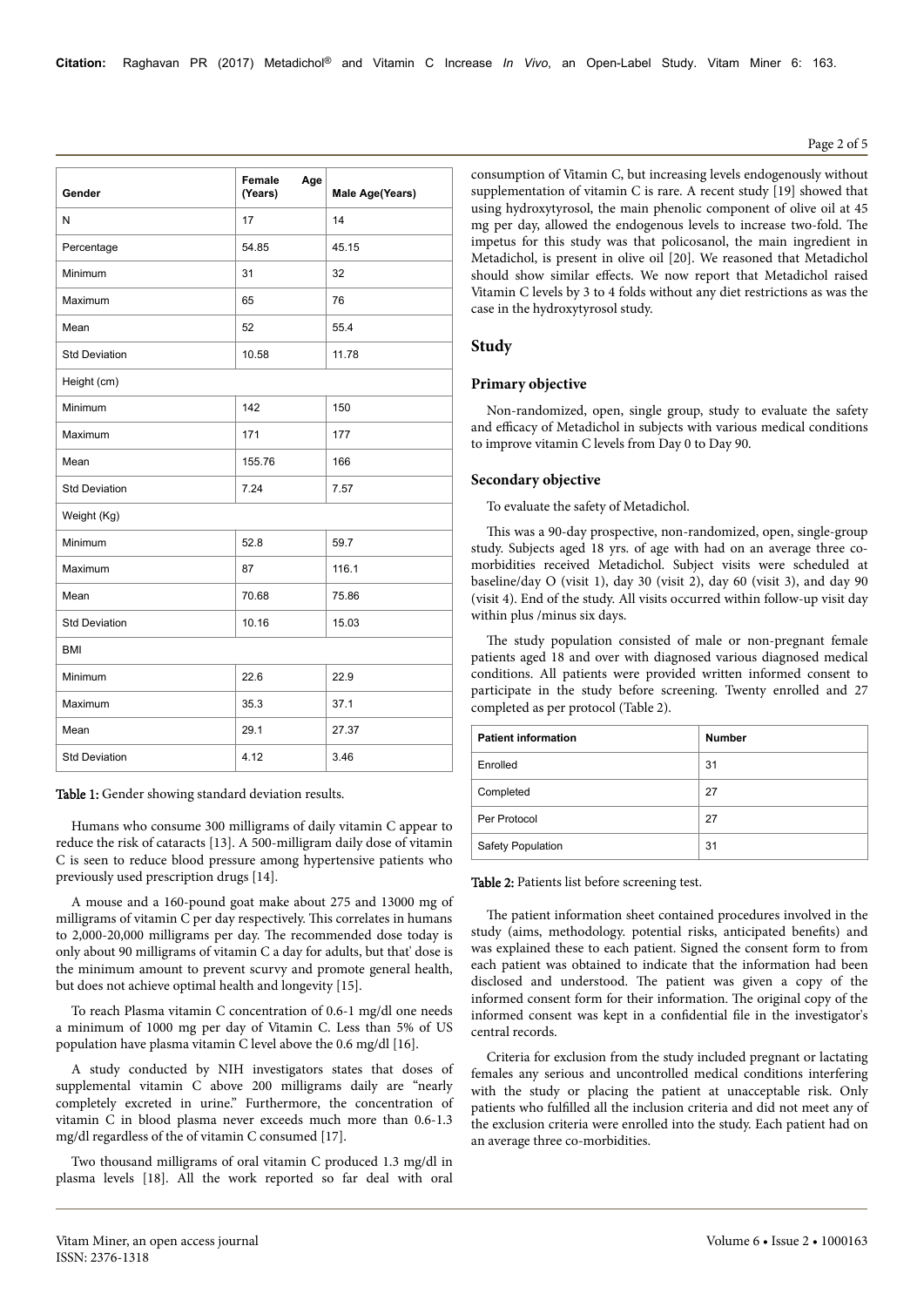#### **The primary efficacy endpoint**

Improvement (change) in vitamin C levels at the end of day 90 as compared to baseline safety evaluation.

Safety evaluation analysis of the following parameters: Нe type of  $AE(s)$ , the number of  $AE(s)$ , the frequency of  $AE(s)$  and proportion of patients with AE(s).

Physical examination.

Assessment of vital signs.

Safety Laboratory tests included complete blood count, liver function tests, urea, creatinine electrolytes, and urine analysis.

#### **Safety results**

Metadichol was safe and tolerated, and this was confirmed by no incidences of adverse events and good compliance.

No deaths, and or any side effects were seen or reported by patients in this study.

Vital signs were found normal range during the study. Нere were no clinically significant abnormal findings at any of the visits. There were no abnormal clinical findings at any of the visits.

#### **Results**

The results of this study demonstrate that Metadichol has a better efficacy profile as evidenced in the changes (improvement) in the levels of vitamin C (Figure 2). Lymphocyte, ESR, ACE (absolute Eosinophil counts), potassium, and other biomarkers (Table 3). Metadichol, at the end of day 90+6 days, is safe and well tolerated. Analysis of Variance one way was carried out using JMP software from SAS.



Figures 2-4: 2) Vitamin C; 3) Patients with Vitamin C; 4) Patient with Low Vitamin C.

The increase in vitamin C levels was remarkable and statistically significant with values <0.00001 as shown in Table 4. Vitamin C levels below 0.6 mg/dl are considered deficient. Comparing patients with vitamin C below 0.6 mg/dl (17 patients) and those above (10 patients) the increase was remarkable as shown in Figures 3 and 4. Both sets of patients reached similar levels 1.06-1.09 mg/dl. All patients were interviewed at the end of their study, and every patient reported a quality of life improvement and improvement in medical issues of concern to them. Patient feedback and observations from the doctors are summarized in Table 5.

| <b>Biomarkers</b>           | <b>Baseline</b> | Day 90 |
|-----------------------------|-----------------|--------|
| Vitamin C (mg/dl)           | 0.39            | 1.06   |
| Potassium (mmol/L)          | 4.38            | 3.88   |
| Uric acid (mg/dl)           | 6.23            | 4.71   |
| ESR (mm/hr)                 | 22.29           | 18.14  |
| TSH (µIU/ml)                | 3.58            | 3.02   |
| Systolic BP (mm Hg)         | 129.33          | 123.3  |
| Diastolic BP (mm Hg)        | 82.27           | 79.57  |
| Body Fat (%)                | 37.4            | 36.03  |
| Bone Mass (%)               | 2.59            | 2.69   |
| Muscle Mass (%)             | 42.71           | 44.4   |
| Total Body fat (%)          | 43.77           | 41.88  |
| Sodium (mEq/L)              | 135.6           | 140.1  |
| HbA1C (%)                   | 6.74            | 6.4    |
| Mean plasma glucose (mg/dl) | 146.6           | 136.88 |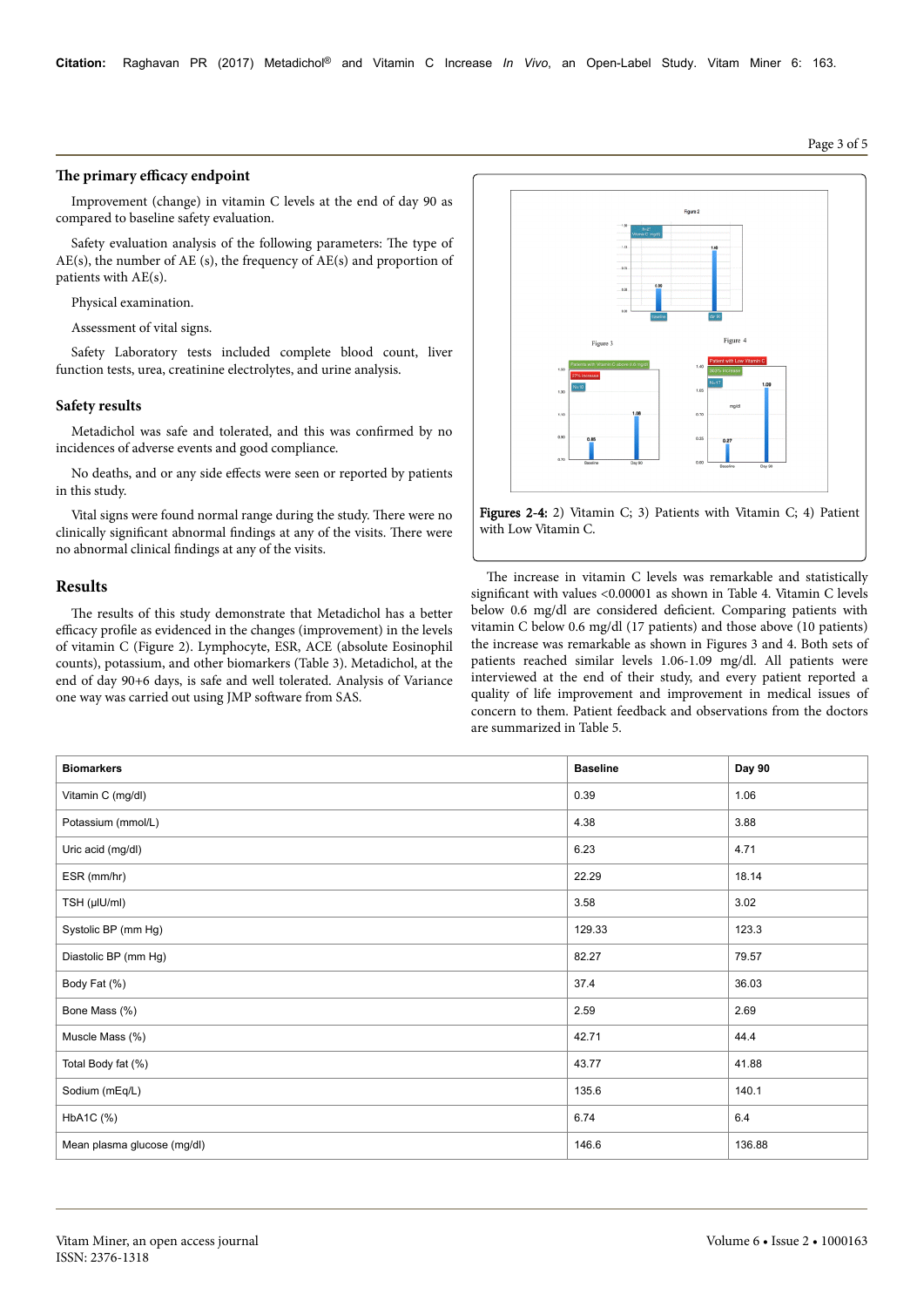Page 4 of 5

| Absolute Eisnophil Count (cmm) | 390.9 | 349.9  |
|--------------------------------|-------|--------|
| WBC (thou/µL)                  | 7.25  | 6.98   |
| Hemoglobin (g/dl)              | 13.52 | 13.5   |
| RBC (mil/µIL)                  | 4.9   | 4.86   |
| Mean plasma glucoe             | 146.6 | 136.88 |
| SGPT (U/L)                     | 34    | 30     |
| SGOT (U/L)                     | 20.45 | 21.07  |

#### Table 3: Biomarkers Baseline.

|                          | <b>Baseline</b> | Day 90  | <b>Total</b> |
|--------------------------|-----------------|---------|--------------|
| N                        | 27              | 27      | 54           |
| ΣX                       | 13.11           | 29.38   | 42.49        |
| Mean                     | 0.4856          | 1.0881  | 0.7869       |
| 5x2                      | 9.3313          | 36.7028 | 46.0341      |
| Std.Dev.                 | 0.3377          | 0.4267  | 0.4876       |
| <b>Result Details</b>    |                 |         |              |
| Source                   | SS              | df      | MS           |
| Between-treatments       | 4.9021          | 1       | 4.9021       |
| <b>Within-Treatments</b> | 706987          | 52      | 0.1481       |
| Total                    | 12.6008         | 53      | P<0.00001    |

Table 4: Baseline results.

## **Discussion**

Antioxidant pathways in humans work synergistically to protect body systems from free radical damage (Figure 5). Antioxidants operate in biological systems in a lipophilic phase (example, membranes or lipoproteins such as vitamin E and ubiquinols) or aqueous phases such as ascorbate, glutathione, and thioredoxin [21].

The human body has several mechanisms to counteract oxidative stress by producing antioxidants and recycling them. As part of an antioxidant defense system. Vitamin E, vitamin C and glutathione play a significant role in antioxidant metabolism (Figure 5). Oxidized glutathione and vitamin E and vitamin C have to be converted to their antioxidant state, for the completion of the antioxidant cycle to prevent the build of free radicals [22].

Vitamin C, for example, forms the transient ascorbyl radical which is either quickly recycled to vitamin C, or when oxidative stress is high, oxidized to form dehydroascorbic acid. Dehydroascorbic acid is rapidly transported into cells (example: erythrocytes, leukocytes, Dehydroascorbic acid) and is recycled by conversion back to vitamin C by many enzyme systems. Нe recycling of Vitamin C includes glutathione-dependent systems or reduced nicotinamide adenine dinucleotide phosphate (NADPH)-dependent systems [23] (Figure 5).



Antioxidant regeneration pathway is limited by the availability of glutathione, and vitamin C. We have previously shown that Metadichol increases glutathione in Zucker diabetic rats [1]. Our explanation for the observed increase in Vitamin C levels is that Metadichol by binding with VDR increases glutathione levels and thus increases / maintains required Vitamin C levels (Figure 5). This is not surprising given that the natural ligand of VDR, 1,25(OH)2D is also known to participate in the regulation of gamma-glutamyl transpeptidase, an enzyme which up-regulates the glutathione (GSH) pool [24]. This effect was associated with the activation of the redox-sensitive transcription factor NRF2 and decreased activation of NF-kB [25,26]. Metadichol inhibits NF-KB. Нe glucose-6-phosphate dehydrogenase (G6PD or G6PDH) pathway supplies reducing energy to cells by maintaining steady levels of NADPH, which maintains the level of glutathione to protect cells against oxidative damage from compounds like hydrogen peroxide [27].

Based on the results, we are now exploring the possibility that Metadichol<sup>®</sup> perhaps may be activating the Gulo gene in the last step for formation of Vitamin C (Figure 1). Нe implications of such a development would lead that it could in principle to the eradication of diabetes, blood vessel disease, cataracts, gallstones. Нe breakdown of collagen with advancing age will be slowed. Ono can only imagine the social, political and medical ramifications if humans could extend their lifespan by a decade or decades. We have shown that in this study,